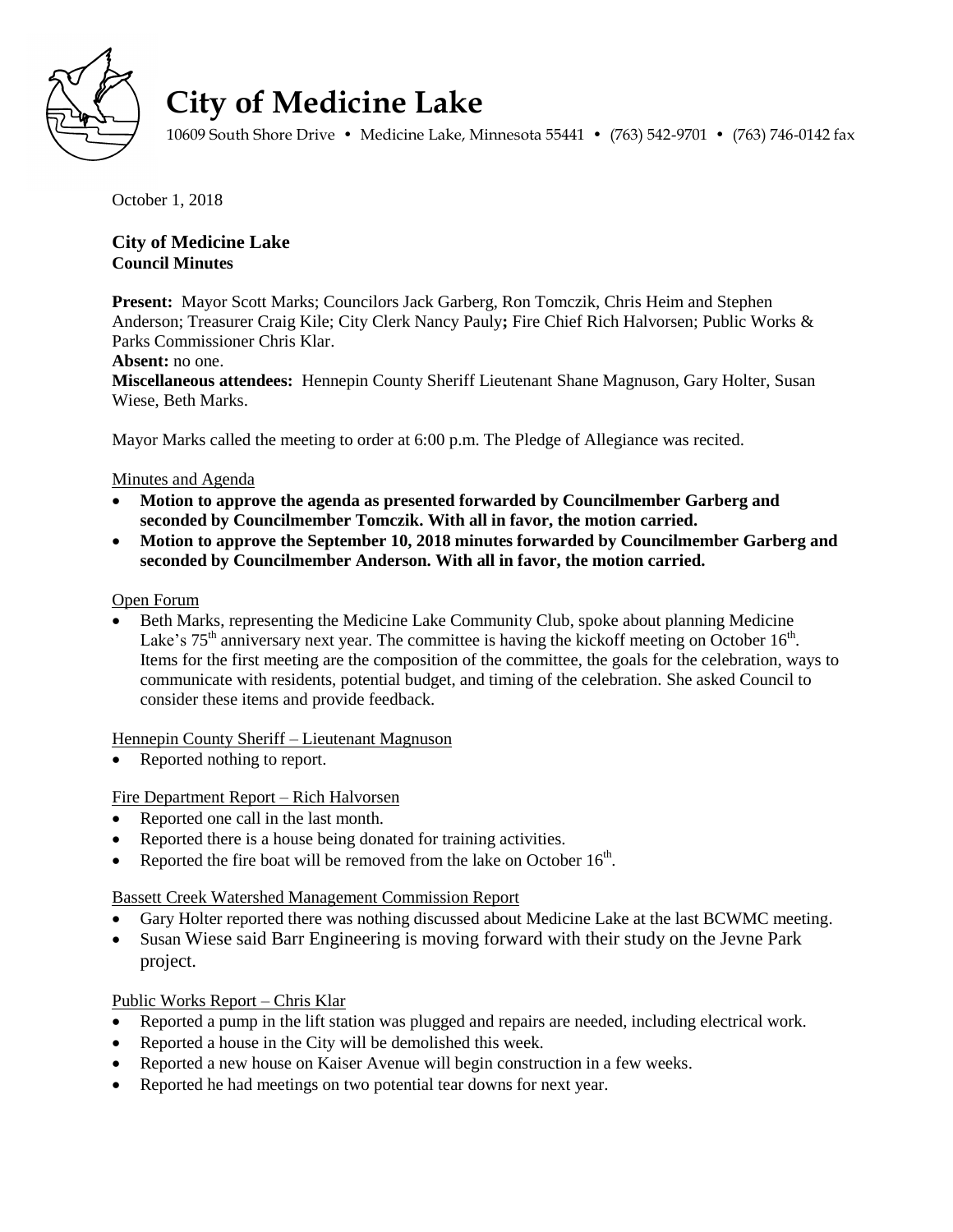Parks Report – Chris Klar

Reported nothing to report.

#### Treasurer's Report – Craig Kile

- Receipts in reporting period: \$328
- Receipts year to date: \$341,243
- Disbursements in reporting period: \$22,995
- Disbursements year to date: \$562,555
- **Motion to approve the summary spending, receipts and cash balances through September 30, 2018 forwarded by Mayor Marks and seconded by Councilmember Garberg. With all in favor, the motion carried.**

#### Officer Reports:

Councilmember Garberg

- Reported the roads have been sealed. They'll be coming back soon to grind out some bad areas. This year they did 50% more seam sealing.
- Reported Neutgens will do the snow removal again this year. They will continue to use 80% sand and 20% salt.
- Reported he has the titles for the fire trucks.

#### Councilmember Tomczik

 Reported he spoke with Brad Scheib about 161 Peninsula Road and Mr. Scheib is going to put together a proposal.

#### Councilmember Heim

- Reported we were approved last year for an I/I grant of \$46,600 for the sewer project. Met Council received another infusion of money and we automatically qualify. We will now be receiving \$97,100.
- Reported on the new position for public works superintendent. Guidance from Council had been that it would be an employee position.
- **Motion to approve resolution 18-08 A RESOLUTION APPROVING THE CREATION OF THE POSITION OF PUBLIC WORKS SUPERINTENDENT, ESTABLISHING THE DUTIES OF THE POSITION AND THE TERMS AND CONDITIONS OF THE POSITION forwarded by Councilmember Garberg and seconded by Councilmember Anderson. With all in favor, the motion carried.**
- Reported that Chris Klar also works as a contractor Klar, Inc for the City and it has been cleared with Wynn Curtiss that we do not have any conflict of interests as long as Mr. Klar documents his hours performing work as Public Works Superintendent and the City insurance is covered. For sizeable items, Mr. Klar will contact Councilmember Heim for approval.
- **Motion to approve resolution 18-09 A RESOLUTION APPROVING THE HIRING OF CHRISTOPHER KLAR FOR THE POSITION OF PUBLIC WORKS SUPERINTENDENT forwarded by Councilmember Garberg and seconded by Councilmember Anderson. With all in favor, the motion carried.**

#### Councilmember Anderson

- Reported there are still several rental inspections outstanding.
- Reported we'll save approximately \$350/year on the community solar garden. Council agreed to proceed.

#### Mayor Marks

• Reported nothing to report.